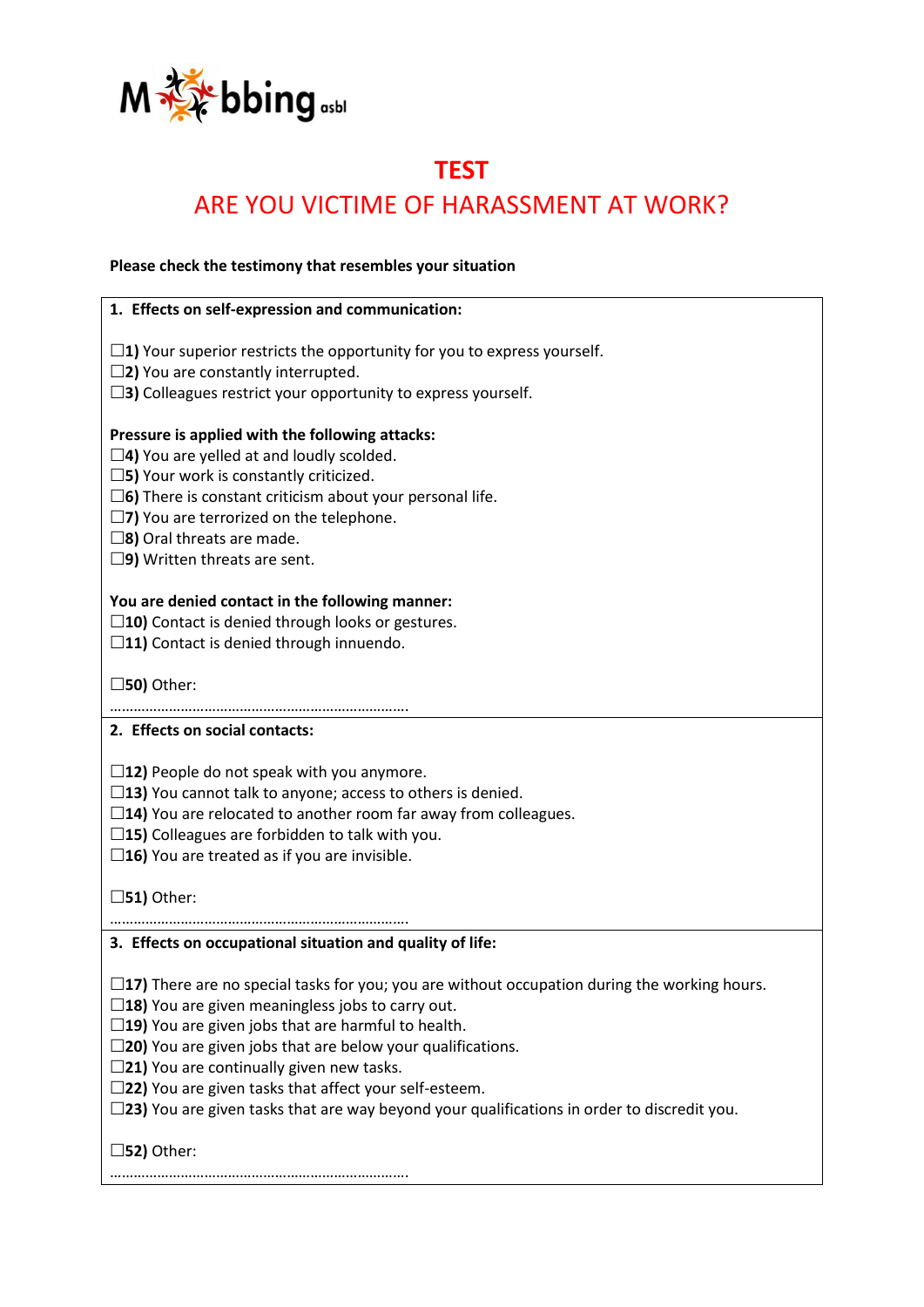

| 4. Effects on personal reputation:                                           |
|------------------------------------------------------------------------------|
| $\Box$ 24) People talk badly about you behind your back.                     |
| $\Box$ 25) Unfounded rumours about you are circulated.                       |
| $\Box$ 26) You are ridiculed in public.                                      |
| $\Box$ 27) You are treated as if you are mentally ill.                       |
| $\Box$ 28) You are forced to undergo a psychiatric evaluation.               |
| $\Box$ 29) Your handicap is ridiculed.                                       |
| $\Box$ 30) People imitate your gestures, walk, or voice to ridicule you.     |
| $\Box$ 31) Your political or religious beliefs are ridiculed.                |
| $\Box$ 32) Your nationality is ridiculed.                                    |
| $\Box$ 33) You are forced to do a job that affects your self-esteem.         |
| $\Box$ 34) Your efforts are judged in a wrong and demeaning way.             |
| $\Box$ 35) Your decisions are always questioned.                             |
| $\Box$ 36) You are called by demeaning names.                                |
| $\Box$ 37) Sexual innuendoes are present.                                    |
|                                                                              |
| $\Box$ 53) Other:                                                            |
|                                                                              |
| 5. Effects on physical health:                                               |
|                                                                              |
| $\Box$ 38) You are forced to do a physically strenuous job.                  |
| $\Box$ 39) In spite of your poor health, you are forced to do harmful tasks. |
| $\Box$ 40) Threats of physical violence are made.                            |
| $\Box$ 41) Light violence is used to threaten you.                           |
| $\Box$ 42) Physical abuse is present.                                        |
| $\Box$ 43) Causing general damages that create financial costs to you.       |
| $\Box$ 44) Damage is done to you in your private life or in the workplace.   |
| $\Box$ 45) Outright sexual harassment is present.                            |
|                                                                              |
| $\Box$ 54) Other:                                                            |
|                                                                              |
| 6. Other violations or situations you want to describe                       |
|                                                                              |
|                                                                              |
|                                                                              |
|                                                                              |
|                                                                              |
|                                                                              |
|                                                                              |
|                                                                              |
| How long have you been undergoing these attacks?                             |
|                                                                              |

years month weeks